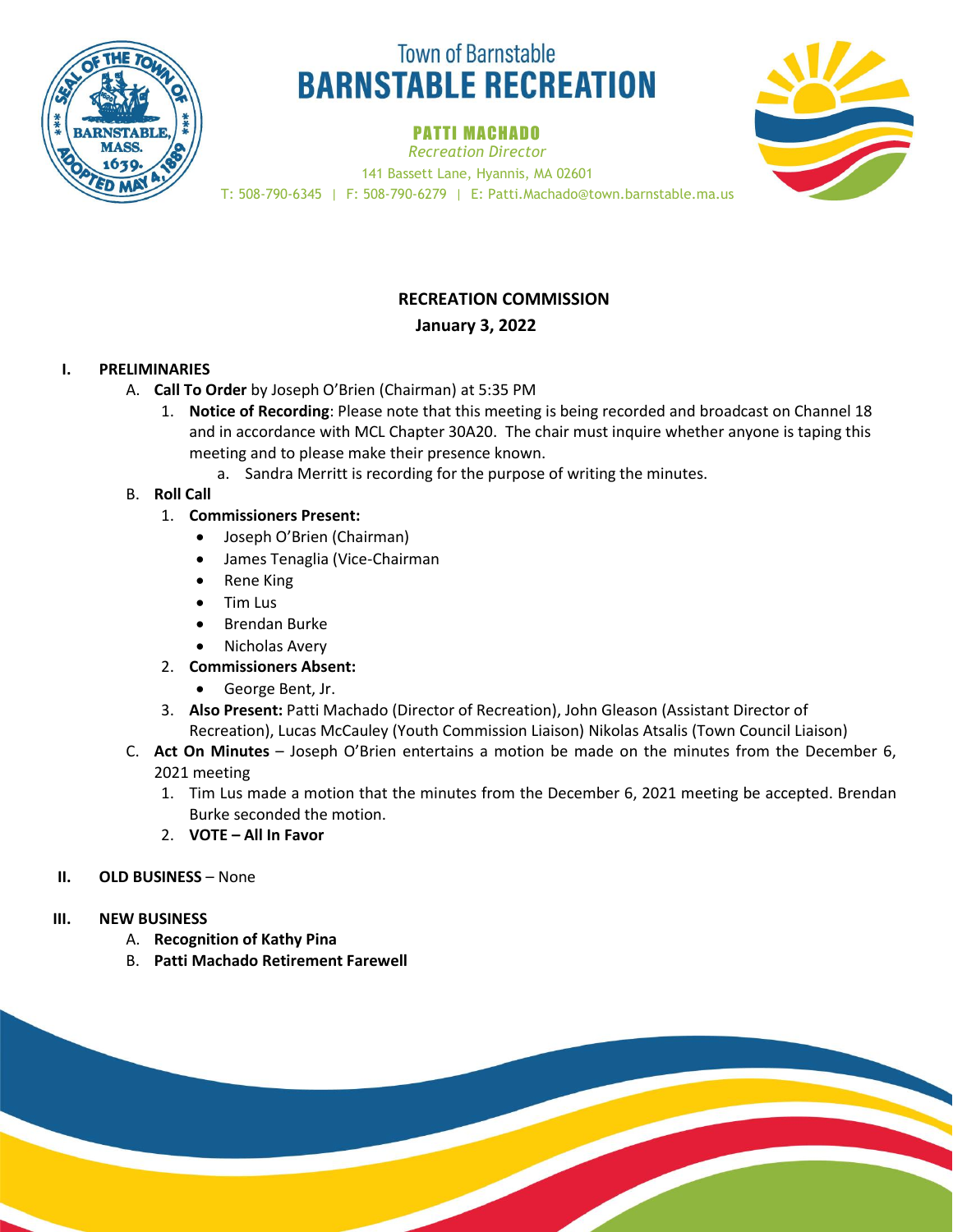### **V. STAFF REPORT – JOHN GLEASON (Handout A)**

# A. **Administration**

- 1. Winter Program Registration
	- a. Ongoing for both residents and non-residents
- 2. Barnstable Pickleball Meeting
	- a. Patti Machado and John Gleason met with their committee to finalize an agreement in writing for play at the Marstons Mills courts
- 3. Diversity, Equity and Inclusion Policy
	- a. Michelle Davies, Therapeutic Coordinator, is working on putting a policy in writing
- 4. Barnstable County Substance Abuse Prevention
	- a. Patti Machado and John Gleason met with the Coordinator for introducing the possibility of working with the Youth Commission in the future
- 5. Donation Received from Paster Family (Adam Prentice Scholarship Program)
	- a. \$1,000 to be used to provide financial assistance to families in need of help paying for recreation programs
- 6. Social Media
	- a. Kellie Crawley, Program Coordinator, is working with John Gleason to update and have a stronger and more consistent presence on social media
- 7. Tim McGrath, Head of Lifeguard Program Resigned
	- a. Last day was December  $3^{rd}$  and position has been posted

# B. **Aquatics**

- 1. Reminder Covell's Beach Parking lot is closed until Memorial Day weekend
- 2. Trisha Otto working on getting approval for the 2022 beach parking hang tags
- C. **HYCC**
	- 1. Family Table Collaborative
		- a. Gave out/delivered over 400 meals for Thanksgiving and again for Christmas
	- 2. Yarmouth-Dennis Youth Hockey held Cranberry Classic Tournament over Thanksgiving Weekend
	- 3. High School Hockey tryouts started off the winter season which is now in full swing
	- 4. Hosted Cape Cod Synchro Classic event at the Hyannis Youth and Community Center
	- 5. Indoor Pickleball
		- a. Twice a week one day for recreational play and one for competitive play
		- b. 36 participating in the program

# D. **Recreation Programs**

- 1. Rolling Rally for Barnstable High School Program
	- a. Program Coordinators Kellie Crawley, Michelle Davies, George Noonan, and Tim McGrath set up a float
	- b. Youth Commission participated and other young people participated and were on the float
- 2. Rodney Corson donated \$2,500.00 for therapeutic programs
	- a. To be approved by Town Council
- 3. Winter Boys Basketball Program
	- a. Additional K-3 section added due to high demand
- E. **Youth Commission – Lucas McCauley** (Chairman)
	- 1. Youth Summit